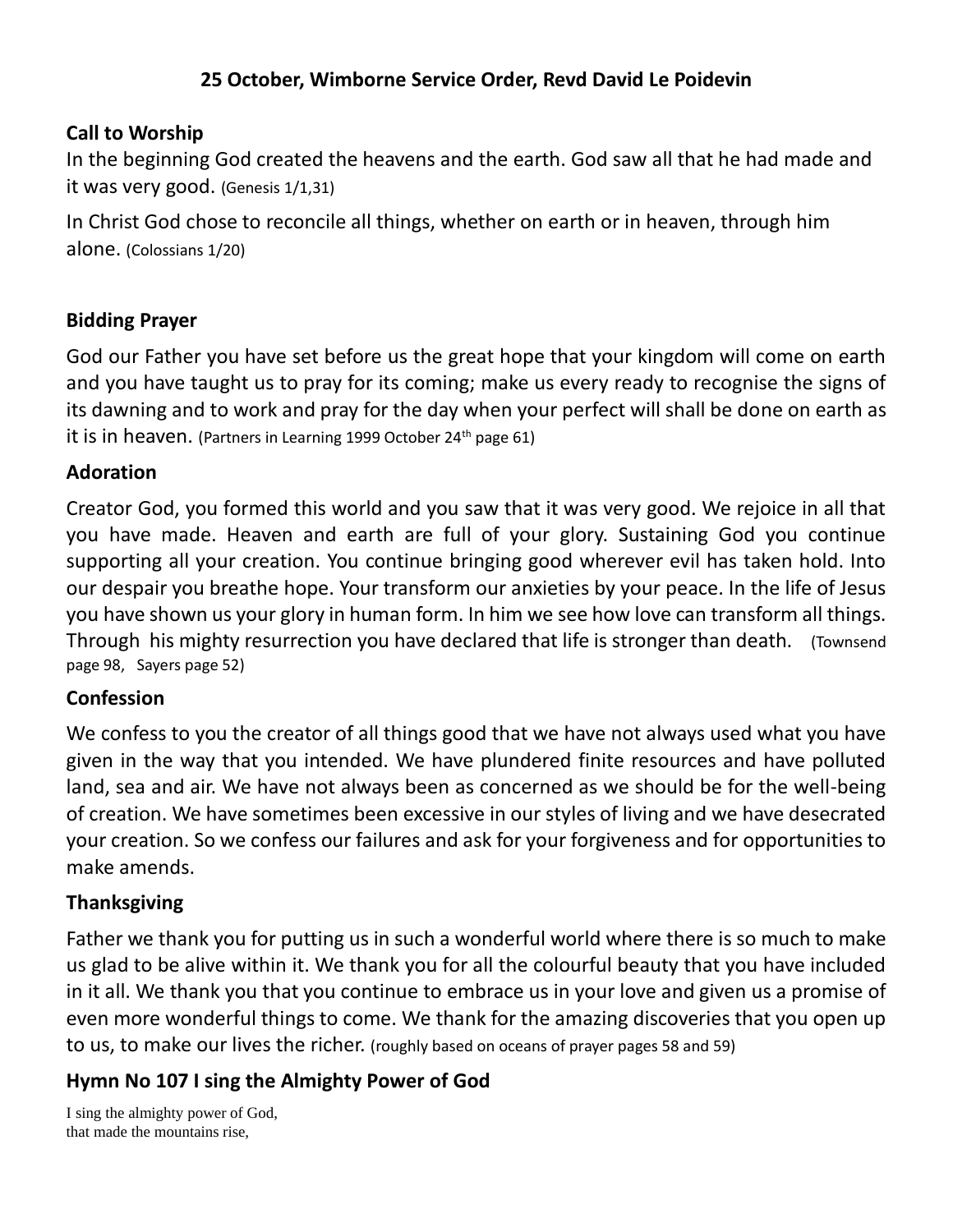that spread the flowing seas abroad, and built the lofty skies.

I sing the wisdom that ordained the sun to rule the day ; the moon shines full at his command, and all the stars obey.

I sing the goodness of the Lord, that filled the earth with food ; he formed the creatures with his word, and then pronounced them good.

Lord, how your wonders are displayed where'er I turn mine eye, if I survey the ground I tread, or gaze upon the sky !

God's hand is my perpetual guard, he guides me with his eye ; why should I then forget the Lord, whose love is ever nigh?

Isaac Watts (1674–1748)

Reproduced from *Singing the Faith* Electronic Words Edition, number 107

#### **Intercessions**

Creator God in hope you made the world and it was very good.

Sustaining God, in hope you continue the work of creation and restoration and you keep making all things good again.

Saving God in hope you bring good out of evil and prove that love is much stronger than hate.

We bring our prayers to you because we care about this world and its people.

We pray for those who suffer from famine and lack adequate food as crops fail and animals die. **Lord in your mercy hear our prayer** 

We pray for those who work for justice and peace to prevail and for those who seek to alleviate famine and hunger. **Lord in your mercy hear our prayer.**

We pray for those who suffer illness, anxiety and loneliness as we pray for doctors and nurses and others who have a caring ministry and seek to bring healing and wholeness. **Lord in your mercy hear our prayer.**

We pray for those who are the victims of waste and injustice; those who seek to care for the environment, fighting against pollution and waste.

## **Lord in your mercy hear our prayer.**

We pray for those who aim by every means possible to use the world's resources wisely. **Lord in your mercy hear our prayer.**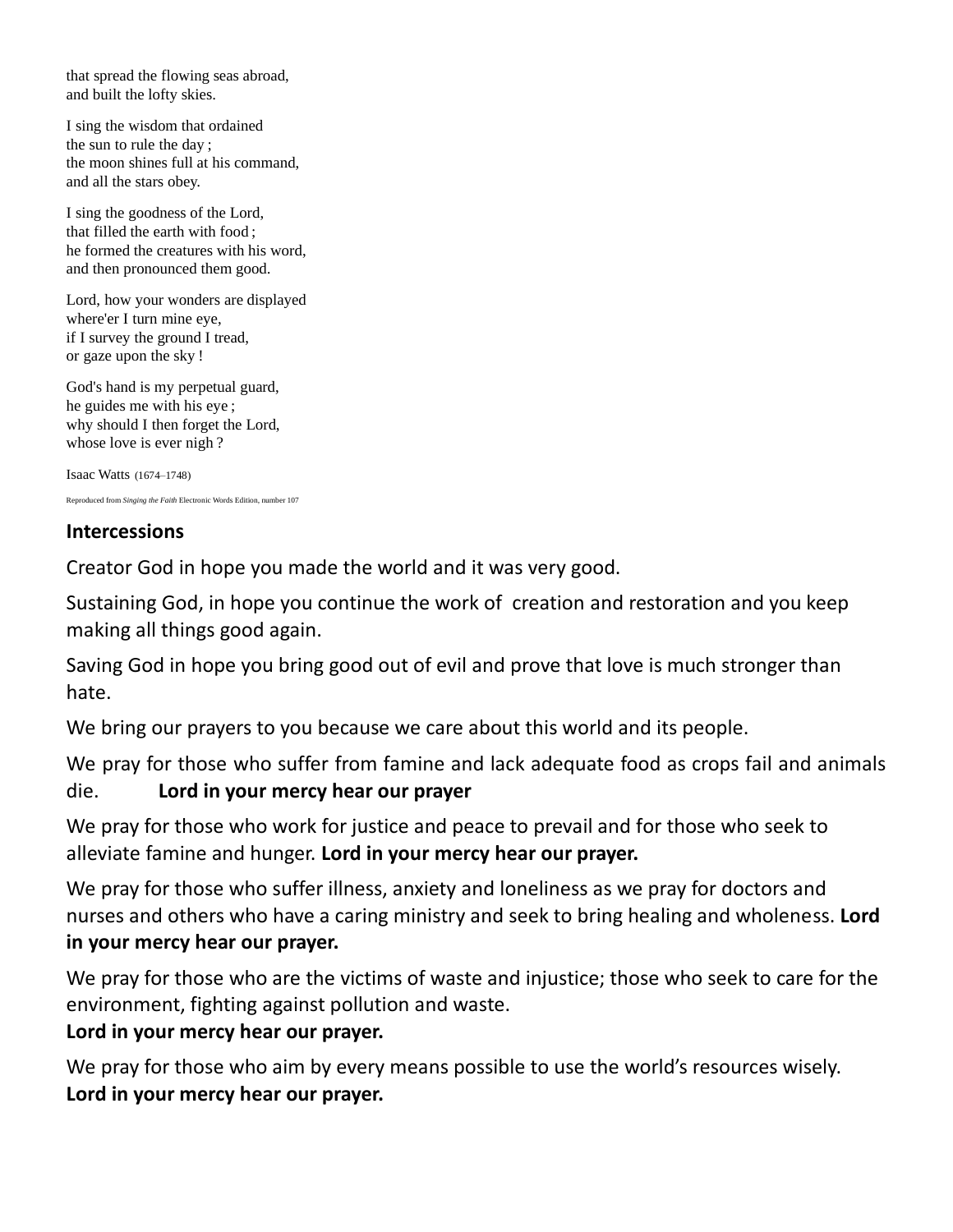We pray for those people who are burdened with worry and troubles and who long for signs of hope and comfort in their distress. **Lord in your mercy hear our prayer.**

We pray for those who proclaim your message of 'Good News' in situations of despair. **Lord in your mercy hear our prayer.** (Townsend pages 98/99)

## **Petitions**

Lord, we are your people, who want our lives, our hopes and our vision to reflect your glory. May the vision of your kingdom of justice, love and peace always be uppermost in all that we think or say or do. **Lord in your mercy hear our prayer.**

Stir our hearts good Lord, with new hope for the future, open our eyes to new horizons

Lord in your loving care, all things are made new and even we can become the people that you want us to be. Through the power of the Holy Spirit working within us may we be filled with new life in Christ in whose name we pray. (Odell page 159)

# **Hymn No 103 God is love; let heaven adore him**

God is Love : let heaven adore him ; God is Love : let earth rejoice ; let creation sing before him, and exalt him with one voice. He who laid the earth's foundation, he who spread the heavens above, he who breathes through all creation, he is Love, eternal Love.

God is Love : and he, enfolding all the world in one embrace, with unfailing grasp is holding every child of every race. And when human hearts are breaking under sorrow's iron rod, then they find that selfsame aching deep within the heart of God.

God is Love : and though with blindness sin afflicts each human soul, God's eternal loving-kindness holds and guides and keeps them whole. Sin and death and hell shall never o'er us final triumph gain ; God is Love, so Love for ever o'er the universe must reign.

Timothy Rees (1874–1939) *(alt.)*

Reproduced from *Singing the Faith* Electronic Words Edition, number **103** Words: © Continuum International Publishing Group Ltd, The Tower Building, 11 York Road, London SE1 7NX. Permission applied for.

# **Isaiah 11vv1-9**

- **11** A shoot will come up from the stump of Jesse; from his roots a Branch will bear fruit.
- **<sup>2</sup>** The Spirit of the LORD will rest on him the Spirit of wisdom and of understanding,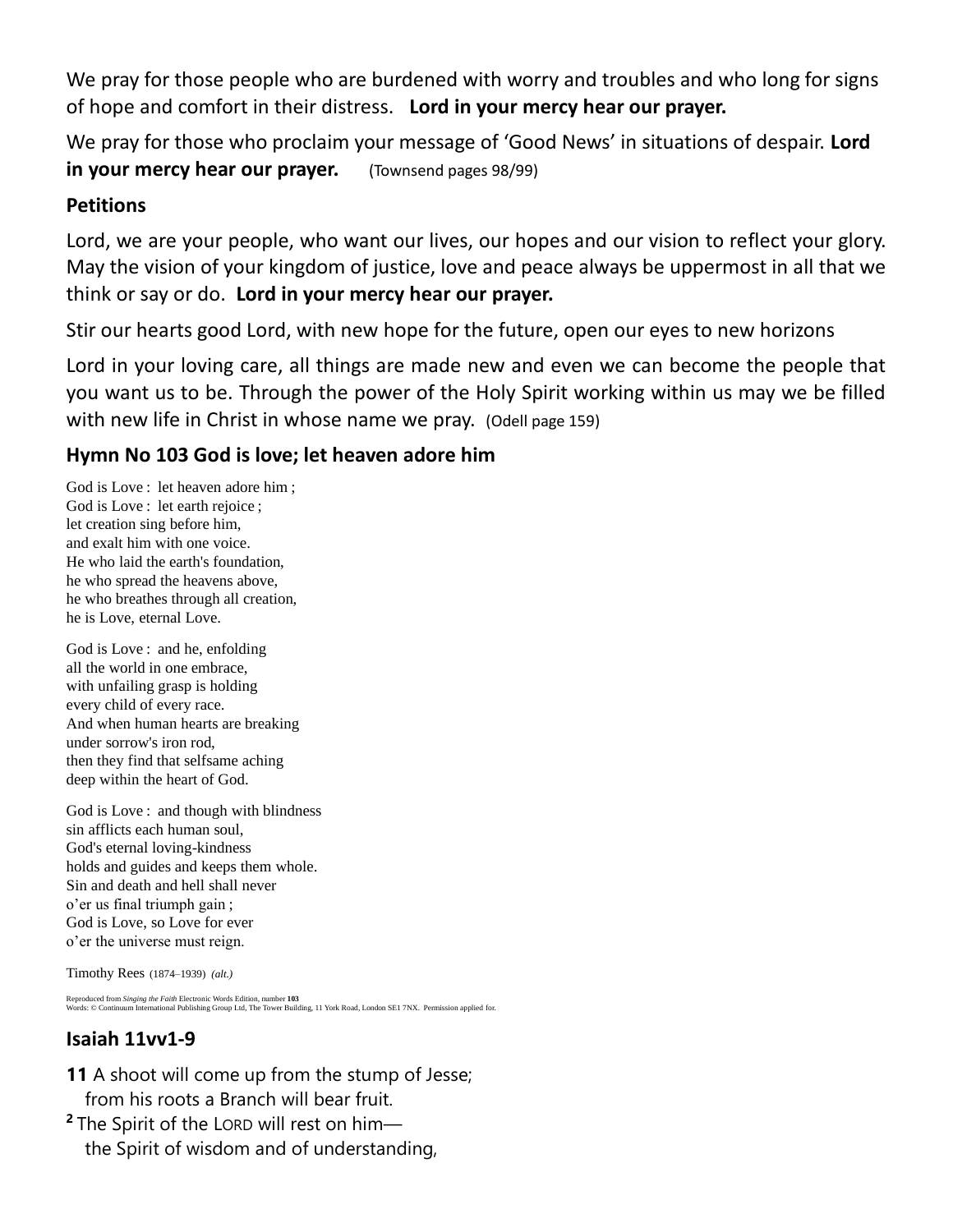the Spirit of counsel and of might, the Spirit of the knowledge and fear of the LORD— **3** and he will delight in the fear of the LORD. He will not judge by what he sees with his eyes, or decide by what he hears with his ears; **<sup>4</sup>** but with righteousness he will judge the needy, with justice he will give decisions for the poor of the earth. He will strike the earth with the rod of his mouth; with the breath of his lips he will slay the wicked. **<sup>5</sup>** Righteousness will be his belt and faithfulness the sash around his waist. **<sup>6</sup>** The wolf will live with the lamb, the leopard will lie down with the goat, the calf and the lion and the yearling $a$  together; and a little child will lead them. <sup>7</sup> The cow will feed with the bear, their young will lie down together, and the lion will eat straw like the ox. **<sup>8</sup>** The infant will play near the cobra's den, and the young child will put its hand into the viper's nest. **<sup>9</sup>** They will neither harm nor destroy on all my holy mountain, for the earth will be filled with the knowledge of the LORD

# as the waters cover the sea.

#### **Romans 8vv18-25**

**<sup>18</sup>** I consider that our present sufferings are not worth comparing with the glory that will be revealed in us. **<sup>19</sup>** For the creation waits in eager expectation for the children of God to be revealed. **<sup>20</sup>** For the creation was subjected to frustration, not by its own choice, but by the will of the one who subjected it, in hope <sup>21</sup> that<sup>[1]</sup> the creation itself will be liberated from its bondage to decay and brought into the freedom and glory of the children of God.

<sup>22</sup> We know that the whole creation has been groaning as in the pains of childbirth right up to the present time. **<sup>23</sup>** Not only so, but we ourselves, who have the first fruits of the Spirit, groan inwardly as we wait eagerly for our adoption to sonship, the redemption of our bodies. **<sup>24</sup>** For in this hope we were saved. But hope that is seen is no hope at all. Who hopes for what they already have? **<sup>25</sup>** But if we hope for what we do not yet have, we wait for it patiently.

# **Hymn no 106 God whose almighty word**

 1 God, whose almighty word chaos and darkness heard,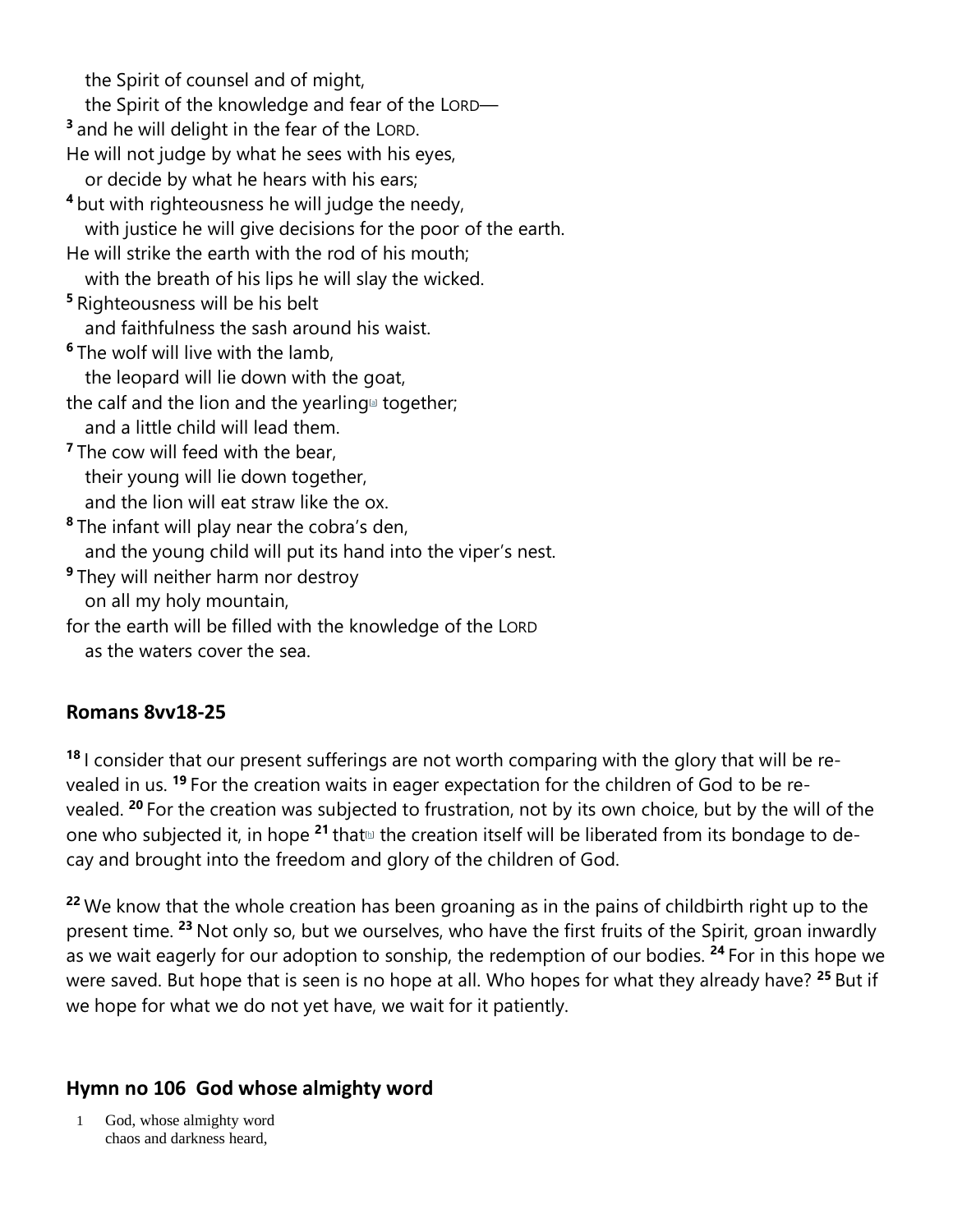and took their flight, hear us, we humbly pray, and where the gospel day sheds not its glorious ray, let there be light !

- 2 Christ, you have come to bring on your redeeming wing healing and sight, health to the sick in mind, sight to the inly blind, O to all humankind let there be light !
- 3 Spirit of truth and love, life-giving, holy Dove, speed forth your flight ; move on the waters' face, bearing the lamp of grace, and in earth's darkest place let there be light !
- 4 Blessèd and holy Three, glorious Trinity, Wisdom, Love, Might, boundless as ocean's tide rolling in fullest pride, through the world far and wide let there be light !

John Marriott (1780–1825)

Reproduced from *Singing the Faith* Electronic Words Edition, number 106

Lord, all around us we are aware of a suffering world. There is warfare and disease, persecution, famine and drought. Many people are fearful of what may be coming on the world, through pandemics, global warming and changing climates. In the midst of it all help us to be both realistic and optimistic, through our living hope in Christ who brought hope and love into the world. Grant us your hope in our hearts, along with doing all that we can to make this world a better place for all. (Sheasby page 13)

# **Sermon Our hope of a new world order in Christ**

The organization 'Extinction Rebellion' has a popularity today which is world-wide and quite strong among young people. They have a future to be concerned about and do not care to think that it might all be destroyed because of the way that we live our lives.

The Apostle Paul looking at the world of his day, was aware that there was so much that appeared to have gone wrong with this lovely world that God had created. So much so, that he wrote of creation itself groaning for something different. He even uses an analogy, with which he would obviously have no personal experience, namely the experience of a woman approaching child-birth.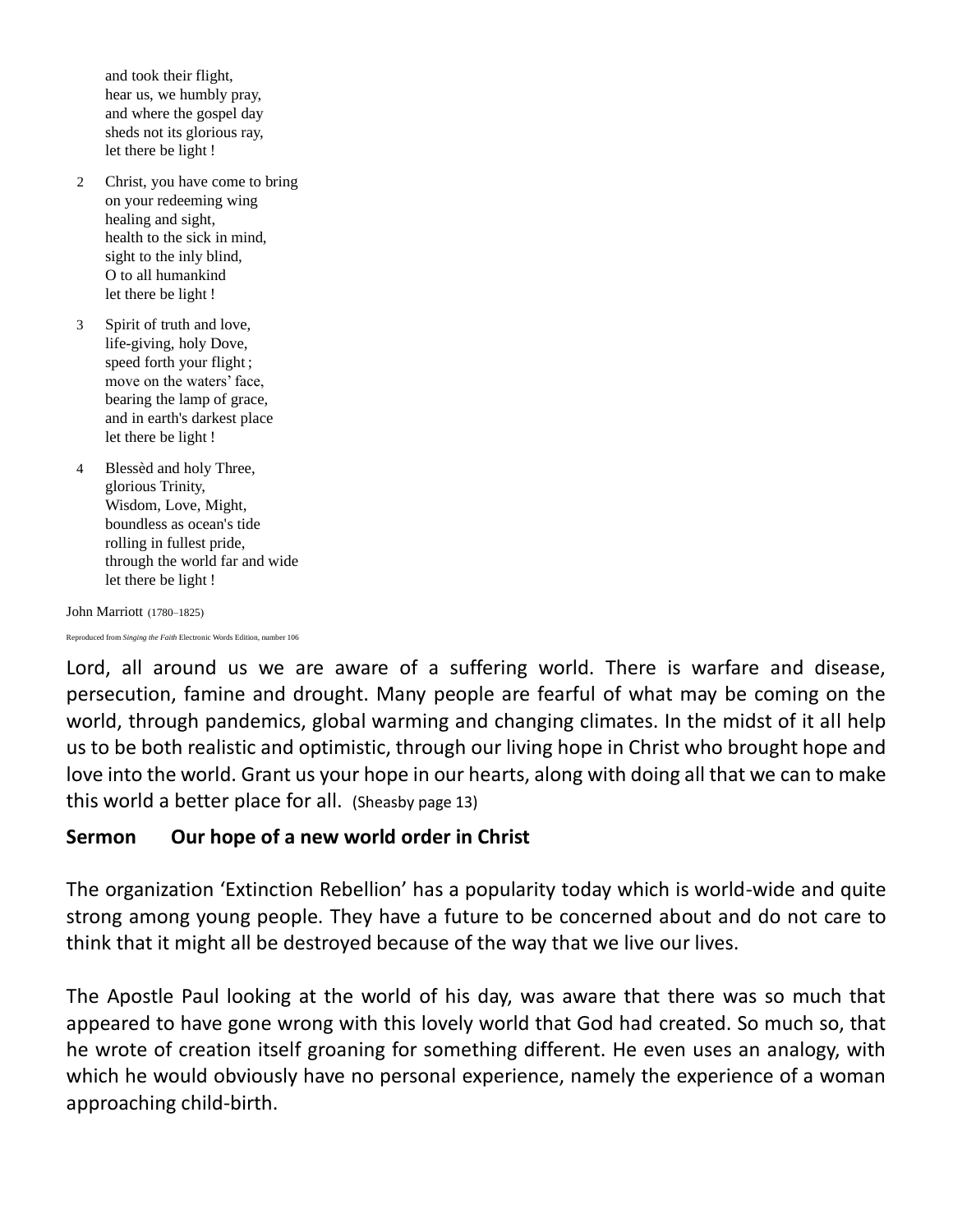Today we are living, as 'Extinction Rebellion' would want to remind us with the threat of Climate Change and what that could do to our planet, not to mention the damage to human life and society caused by Covid 19. What then is our way forward as Christian people to a new normal, which may or may not be like the old normal. What adjustments do we need to make if we are to avoid the disasters that climate change could bring. How do these words of St. Paul relate to it all.

Above all else these words of Paul convey hope and perhaps this is what is so often missing in the words of the prophets of doom. Is it all doom and can we like Paul see a real sense of hope as we look forward?

Just as anxiety and stress have become prevalent factors of so much of human life, so Paul recognises very much the same happening in the natural world. The whole of creation is crying out or groaning for deliverance. The whole universe is looking for something. Everything and everyone has fallen short of perfection and completeness.

Isaiah's vision is one of a Universal peaceful co-existence, in which the wolf and the lamb, the leopard and the goat, the calf and the lion, the cow and the bear live peacefully side by side. He expresses in Hebrew poetry what Paul is proclaiming in the letter to the Romans. In God's Kingdom, life takes the place of death. Health replaces sickness, love replaces hatred. God will be among his people as their deliverer.

Amidst the inevitable sense of decay and destruction that affects so much of life on earth, both Isaiah and Paul were able to live in anticipation of a new order. As Christian people, we are already a part of that new order. We, like Isaiah and Paul can be inspired by a hope and a promise of something far more wonderful than any of us has ever known completely. We have in Christ a vision of history in its entirety and beyond. Christ is the centre of our humanity and the basis of our hope. He has come among us bringing about a new way of living which can affect the whole of creation.

Paul had this vision before him, which makes everything else sink into oblivion. As we ourselves begin to experience our freedom in Christ, so our hope for creation itself reaches out striving towards the victory of which we are clearly assured.

Our own nature is closely tied up with that of the world. What we are and what we do in life affects the whole of life around us. God has placed in our hands a high degree of responsibility for the whole of nature.

Our Christian hope therefore is not one that encourages us to just sit back and wait in the hope that it will all get better. It is a creative hope, which seeks to make, even at this present moment in time a new and better world. Ours is not a faith which tries to escape from the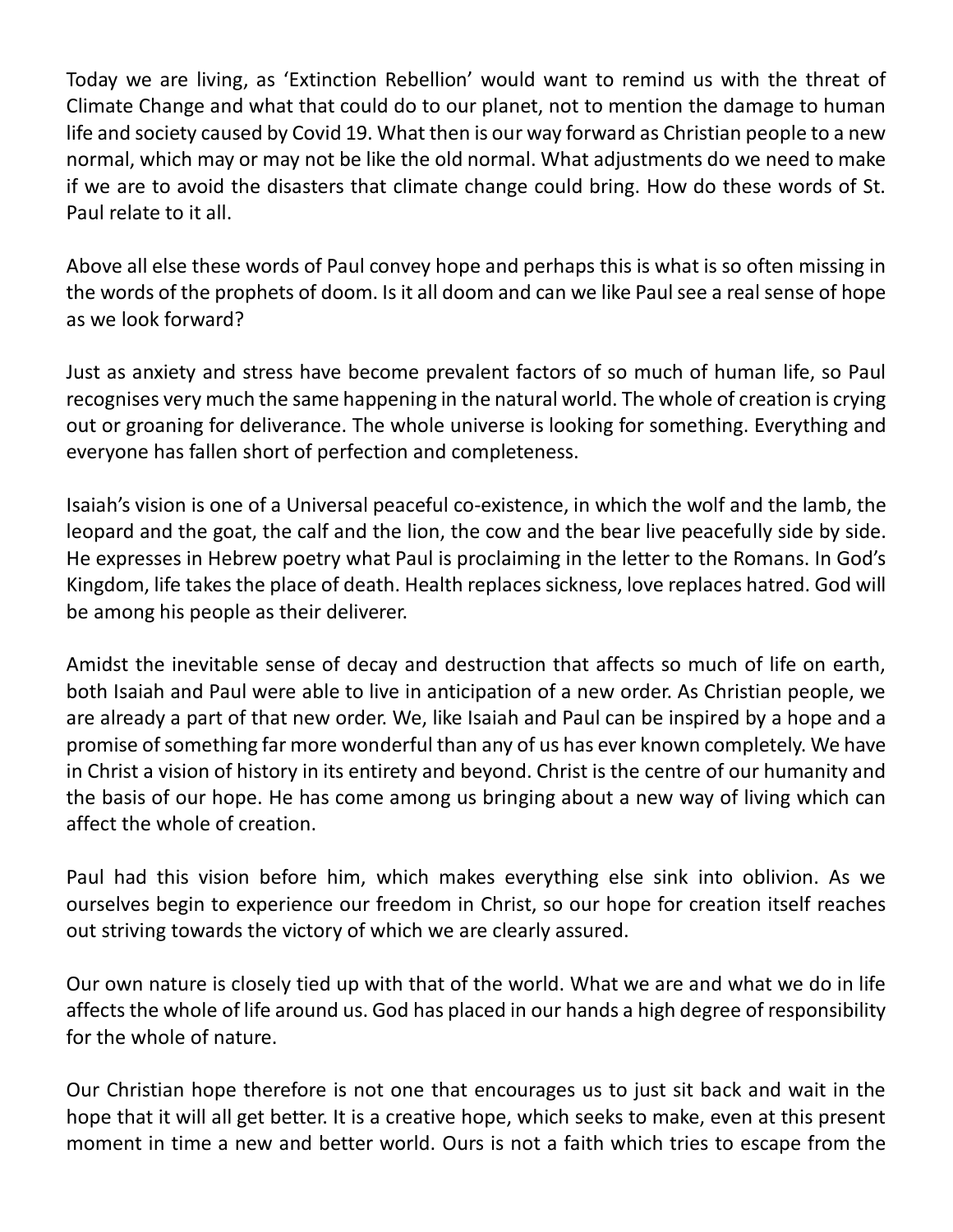hard and cruel facts of life, but rather seeks to bring the love of God in Christ into it all. It is a vivid sense of the future that adds a sense of urgency to the present..

We believe that God has an over all plan and purpose for the world and for ourselves and the death and resurrection of Jesus is the key to it all. This is the true basis of our hope and without it life can only end in meaninglessness and despair. The ultimate promise of God is for the transformation of the entire universe and a splendour as yet to be revealed. God's hand is there present in it all. The last word, just as the first word is God, who promises that the whole creation will be rescued from its present chaos and restored to the order that has always been God's design for it.

We live by that faith, hope and love which are indestructible and will find their central place in a restored creation and a redeemed humanity. The Kingdom of God is the only one that cannot be shaken or destroyed. We rejoice therefore in a hope that is certain, for the God whom we worship is the Lord of all life and of all things in heaven and on earth.

His promise to us is of a world in which creation finds its true fulfilment. We catch glimpses of that promise every time that we see his love working out among us in his world.

God has no plans to abandon his world but to find a fulfilment for it. So Paul suggests that the whole creation will be liberated from its present enslavement to the forces of decay and death. You don't liberate something by destroying it, or abandoning it. Neither therefore can we imagine God doing so with the world that he made and loves. We therefore boldly proclaim that God, who made this world, still loves it and in Jesus he seeks to renew and reshape, not only our lives but the entire creation.

We therefore have this vision that can bring love and hope in places where there is only hatred and despair. We anticipate God's glorious future here and now. God himself goes on redeeming the waste places of life bringing renewal and hope through the work of the Holy Spirit.

The Christian attitude to the future is always one of hope. We have God's promise that the best is yet to be. This hope is one that determines the way that we presently live our lives and it cannot be isolated from the world of nature all around us. It means that we act responsibly where we can, while leaving the ultimate outcome of all things with our loving, caring God. **Amen.**

Give us Good Lord the vision which recognises your loving hand still active within this world today. Give us that faith and the courage that will allow you to rebuild our own lives as part of your new creation. Show us what each of us can do to play our part in your purposes of redeeming the world.

(Partners in Learning 1999 October 24<sup>th</sup> page 61 and Castle 748 – Frank Borman from Apollo 8 1968)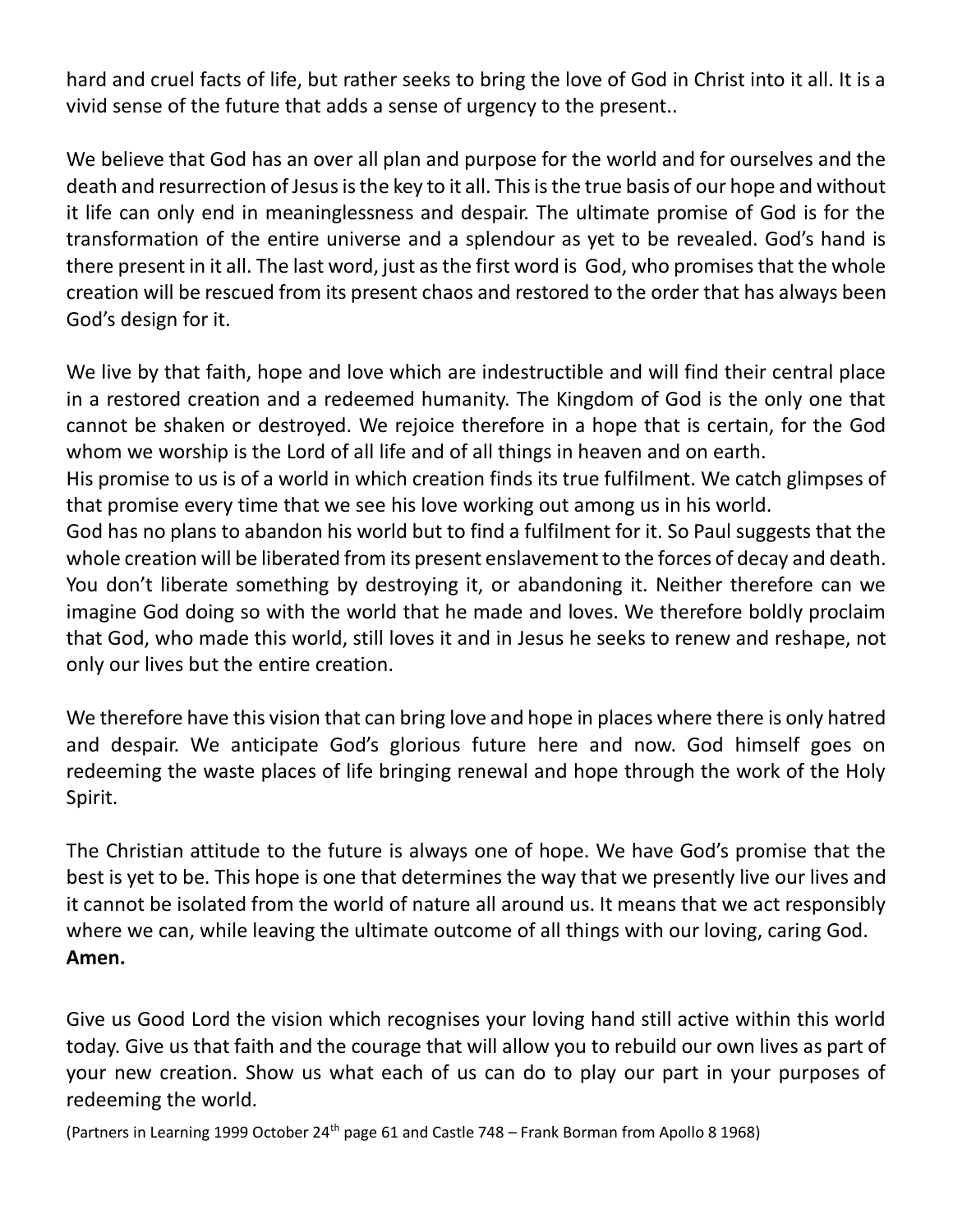## **Hymn no 696 For the healing of the nations**

For the healing of the nations, Lord, we pray with one accord ; for a just and equal sharing of the things that earth affords. To a life of love in action help us rise and pledge our word.

Lead us forward into freedom ; from despair your world release, that, redeemed from war and hatred, all may come and go in peace. Show us how through care and goodness fear will die and hope increase.

All that kills abundant living, let it from the earth be banned ; pride of status, race, or schooling, dogmas that obscure your plan. In our common quest for justice may we hallow life's brief span.

You, creator –God, have written Your great name on humankind: For our growing in your likeness Bring the life of Christ to mind; That by our response and service Earth its destiny may find.

Fred Kaan (1929 – 2009)

## **Prayers and the Lord's Prayer**

## **Hymn no 639 Through the love of God our Saviour**

Through the love of God our Saviour all will be well. Free and changeless is his favour ; all, all is well. Precious is the blood that healed us, perfect is the grace that sealed us, strong the hand stretched forth to shield us ; all must be well.

Though we pass through tribulation, all will be well. Christ has purchased full salvation, all, all is well. Happy still in God confiding, fruitful, if in Christ abiding, holy, through the Spirit's guiding ; all must be well.

We expect a bright tomorrow ; all will be well. Faith can sing through days of sorrow all, all is well.